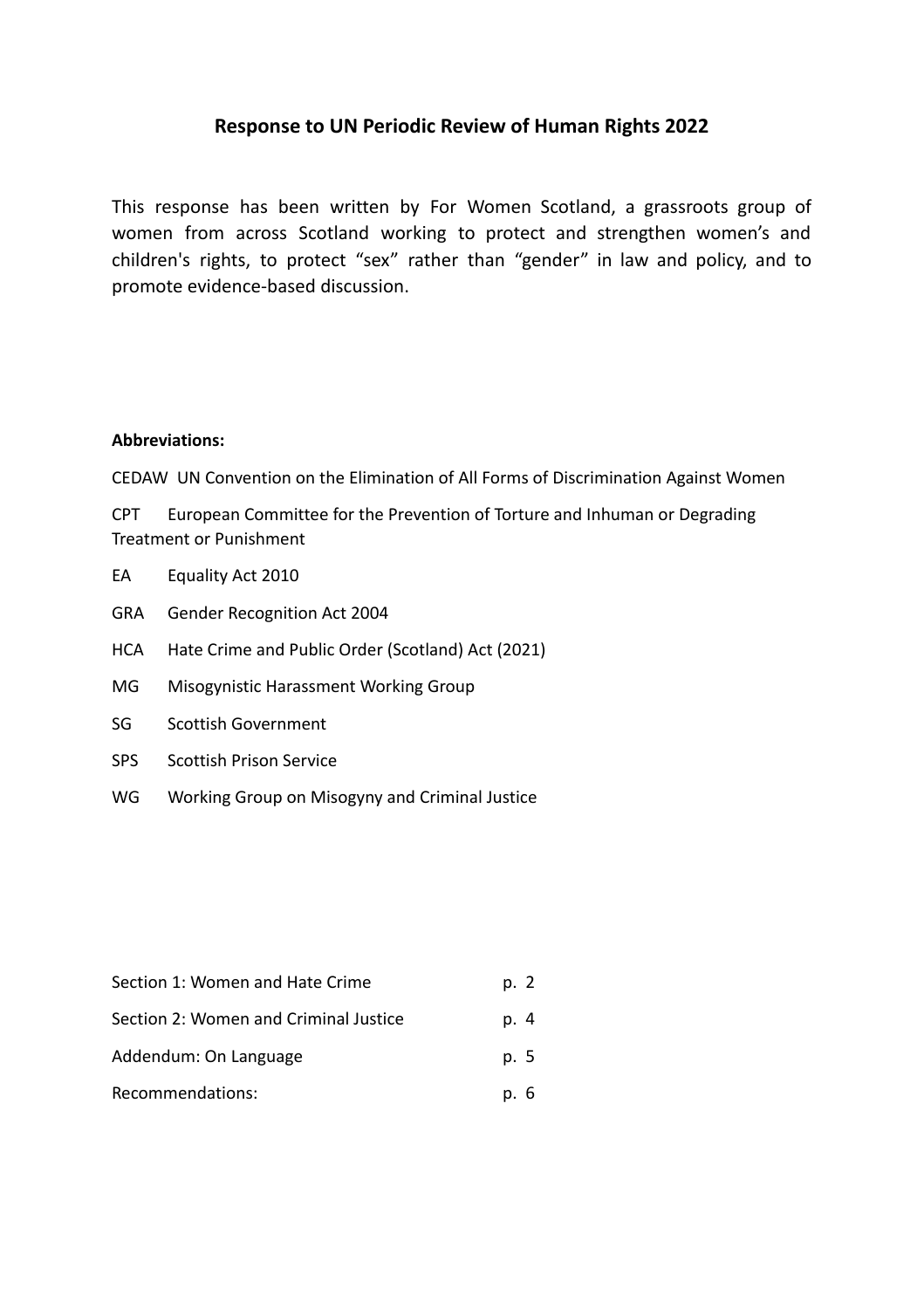#### Section 1: Women and Hate Crime

#### **a. Definition of Women – Equality Act 2010 and CEDAW**

The Scottish Government (SG) makes reference to the provision of the Equality Act (2010) (EA2010) and CEDAW as legislation to protect individuals against discrimination and hate crime.

The EA2010 defines "woman" on the basis of the protected characteristic of sex. CEDAW<sup>1</sup> likewise defines discrimination against women as "any distinction, exclusion or restriction made on the basis of sex which has the effect or purpose of impairing or nullifying the recognition, enjoyment or exercise by women, irrespective of their marital status, on a basis of equality of men and women, of human rights and fundamental freedoms in the political, economic, social, cultural, civil or any other field."

The definition of women on the basis of sex has not been amended by either legislation to change its definition to include a person who has the protected characteristic of "gender reassignment" under the EA2010.

#### **b. Statements from the Scottish Government**

We note the Scottish Government (SG) has highlighted the actions it is taking to combat discrimination and inequality, in particular to combating Hate Crime.

In response to recommendation 134.105 the SG states that it is resolved to ensure that Scotland is a place where any form of hate crime or prejudice will not be tolerated, and that the Hate Crime and Public Order (Scotland) Act (2021) (HCA) provides for consolidating, modernising and extending hate crime legislation, ensuring that it is fit for 21st century Scotland and affords sufficient protection for those that need it. We note that the HCA deliberately excludes the protection of hate against sex, and the Scottish Government announced a commitment to developing, in principle, a standalone offence on misogyny and the establishment of a Misogynistic Harassment Working Group (MG) to take this work forward.

In response to recommendation 134.82 the SG also acknowledges that "minority ethnic women experience multiple discrimination and inequality" and states that in order to address this effectively they "have committed to improve our approach to data, and to ensure that we involve people, including minority ethnic women and girls in developing and shaping our policies."

#### **c. Women and Hate Crime legislation in Scotland**

We unfortunately disagree with the SG and note that, unfortunately, none of these actions tackle hate crime against women and girls in Scotland. On the contrary, we note that the actions taken by the SG have the potential of increasing the occurrences of hate crime and discrimination against women and particularly worryingly against minority ethnic women, and increase the risk of criminalising women who challenge such discrimination.

The HCA specifically excludes the protection of women from hate on the basis of sex. This exclusion was intentional, as evidenced by the debate prior to the approval of the HCA. The Scottish Government commissioned an independent Working Group on Misogyny and Criminal Justice (WG) to decide whether the inclusion of sex as a protected characteristic would be an effective way of

 $1$  CEDAW is not currently integrated into Scottish Law, however the SG states in its response to recommendation 134.96, that it is committed to "implementation of the UN Convention on the Elimination of All Forms of Discrimination Against Women (CEDAW) and has committed to incorporate CEDAW into Scots Law".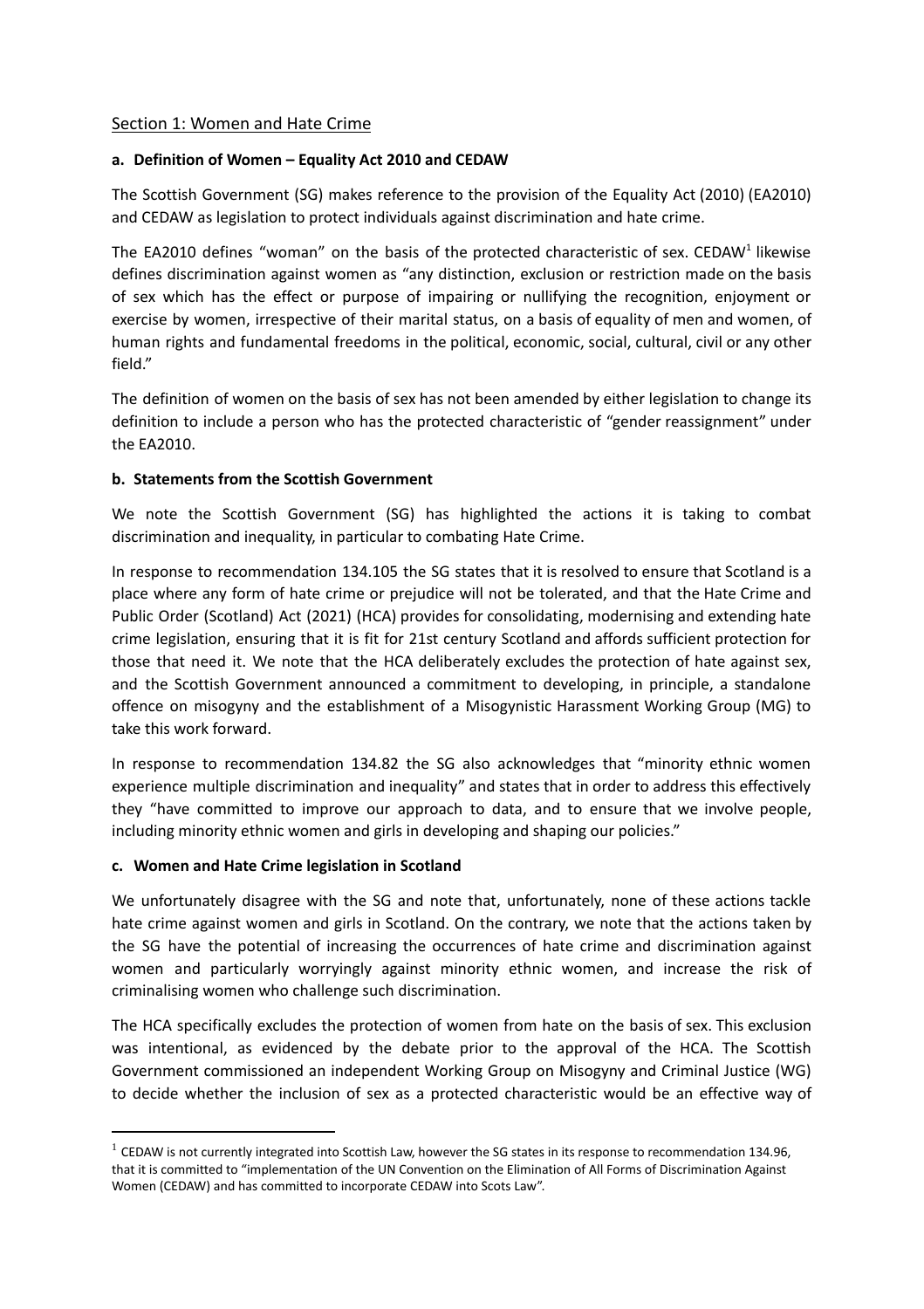protecting women, or if it would be preferable to create a separate, stand-alone offence based on misogyny. The WG's independent report<sup>2</sup> was published on 8 Mar 2022 and clearly suggests extending the protection of hate crime against women under a future Misogyny Act to include men who self-identify as women.

The Gender Recognition Act (GRA) Reform proposal from the SG, as published, would allow males that have "lived as a woman" a short period of 3 (three) months to obtain a Gender Recognition Certificate. No definition of what to "live as a woman" is provided and the proposals do not require applicants to provide any medical diagnosis of dysphoria or evidence of undergoing, having undergone or planning to undergo a process (or part of a process) for the purpose of becoming female. Under these proposals a male who "lives as a woman" will be able to legally change the sex recorded on their birth certificate, and in doing so expect to have the right to access women-only spaces like hospital wards, refuges or changing rooms, and provide care for women in hospitals and care homes. Because of the legislation included in the HCA and the proposals of the WG, any women challenging the presence of men who self-identify as women, in these environments could be subject to criminal charges under both the existing HCA and future Misogyny legislation in line with the WG's report.

This is particularly concerning for those women from minority ethnic and religious groups that have the right because of their traditions, cultures and beliefs to access women only spaces on the basis of biological sex. Women could now find themselves not only discriminated against but also criminalised for, for example:

- objecting to being cared for by men who self-identify as women in care homes, refuges etc
- objecting to being treated in hospitals by men who self-identify as women, when attending e.g. cervical screening and other gynaecological treatments
- objecting to sharing changing rooms with men who self-identify as women in sports facilities
- objecting to referring to men who rape them as women, in a Court of Law or during police investigations, when those men self-identify as women<sup>3</sup>, etc

In summary, the combination of these legislations as currently passed and/or proposed:

- creates a legal vacuum for the protection of women (as defined under both the EA2010 and CEDAW) against hate crime
- provides a double legal protection for hate crimes against men who self-identify as women under both the HCA and a future potential Misogyny legislation, and
- criminalises under hate crime legislation those women that object to the presence of men who self-identify as women in same sex women spaces and/or object to being naked and vulnerable in the presence of men in care, medical and social environments.

The SG acknowledges its commitment to protect women from minority ethnic groups (response to 134.82), to combat religious hatred, in particular Islamophobia and Antisemitism (response to 134.87), and to continue to support the important interfaith engagement work taking place across Scotland (response to 134.112).

<sup>2</sup> <https://www.gov.scot/publications/misogyny-human-rights-issue/>

 $3$  Under Scottish Law only a biological male can commit rape. Section 1 of Part 1 of the Sexual Offences (Scotland) Act 2009 defines rape as follows: (1) If a person ("A"), with A's penis—a) without another person ("B") consenting, and (b) without any reasonable belief that B consents, penetrates to any extent, either intending to do so or reckless as to whether there is penetration, the vagina, anus or mouth of B then A commits an offence, to be known as the offence of rape"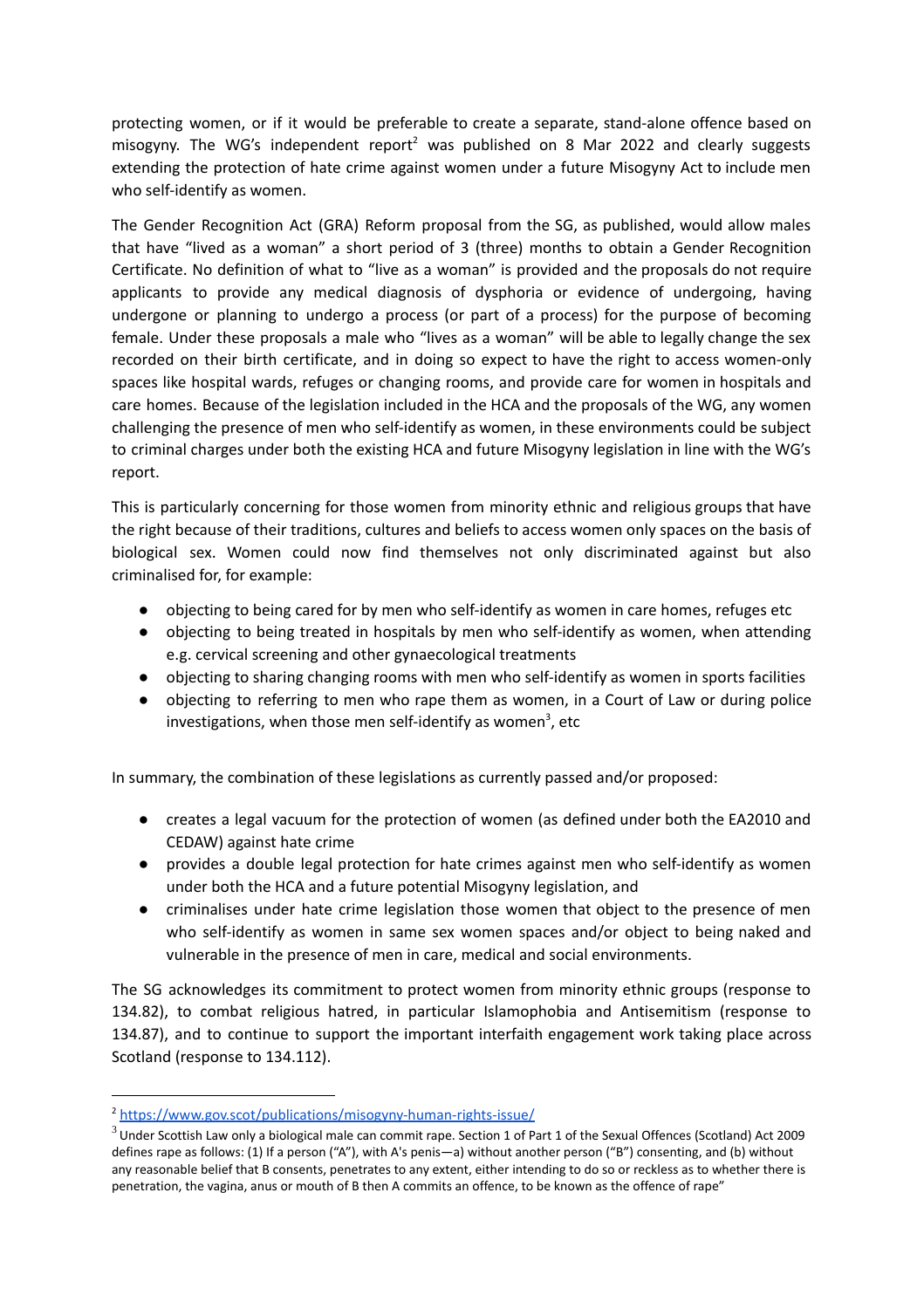It is difficult to understand how the SG envisages upholding these commitments while enacting legislation that criminalises those women who, based on their traditions, cultures, religions, or beliefs, demand access to segregated same-sex spaces.

#### Section 2: Women and Criminal Justice

### **a. Recommendations to the UK and Scottish Governments regarding compliance with Human Rights Law in the Justice System**

Recommendations were made towards guaranteeing compliance with Human Rights law within the police, prison and justice system (134.134), prison reform (134.159) and on inmate safety (134.160).

#### **b. Statement from the Scottish Government (SG)**

In response to 134.134, the SG refer to human rights training delivered to Police Scotland and the Scottish Prison Service (SPS), including on the excessive use of force, and Equality and Diversity training in prisons. The SG also state that data is collected to monitor compliance with Human Rights.

In response to 134.159, the SG refer to plans to improve the female prison estate. "The new female custodial estate will consist of a smaller national prison for around 80 women, to be built at Cornton Vale, and up to five new community-based custodial units that will provide high quality, gender-specific custodial places for women."

In response to 134.160, the SG stated that the National Health Service and Scottish Prison Service (SPS) provide mental health care tailored to meet the recognised needs of prisoners.

### **c. Lack of sex-specific provisions and strategy in access to justice in Scotland: impacts on women and girls**

Women and girls are disadvantaged by a range of criminal justice policies. The SG has failed to take into account the specific needs of women and girls on the basis of the protected characteristic of sex under the EA2010, which as a recent Inner Court ruling confirmed, refers to biological sex.<sup>4</sup>

This failure stems from the SG policy position that gender identity, which relates to how people self-identify and express themselves socially, should take precedence in policymaking over the protected characteristic of sex. <sup>5</sup> Gender is not however defined in UK law. Murray et al. (2019) note "The prioritisation of self-declared gender identity within policy-making represents a departure from the key principles which have underpinned advances in women's rights, and carries significant implications for how female inequality is addressed". 6

In response to 134.134, Police Scotland, the SPS and the Judicial Institute for Scotland are advised by single interest advocacy groups promoting the belief that gender identity supersedes the protected characteristic of sex. A report published in 2021 found that policies advocated by Stonewall, the UK's leading LGBT charity, included an erroneous understanding of the law in this area, which undermined the rights of others. 7

<sup>4</sup> <https://www.scotcourts.gov.uk/docs/default-source/cos-general-docs/pdf-docs-for-opinions/2022csih4.pdf>

<sup>&</sup>lt;sup>5</sup> For example the SG Equality Evidence Strategy 2017-2021 reframes the protected characteristic of sex in terms of gender equality:

<sup>6</sup> <https://www.euppublishing.com/doi/full/10.3366/scot.2019.0284> <https://www.gov.scot/publications/scotlands-equality-evidence-strategy-2017-2021/pages/7/>

<sup>7</sup> <https://sex-matters.org/wp-content/uploads/2021/06/Reindorf-Report-Sex-Matters-.docx.pdf>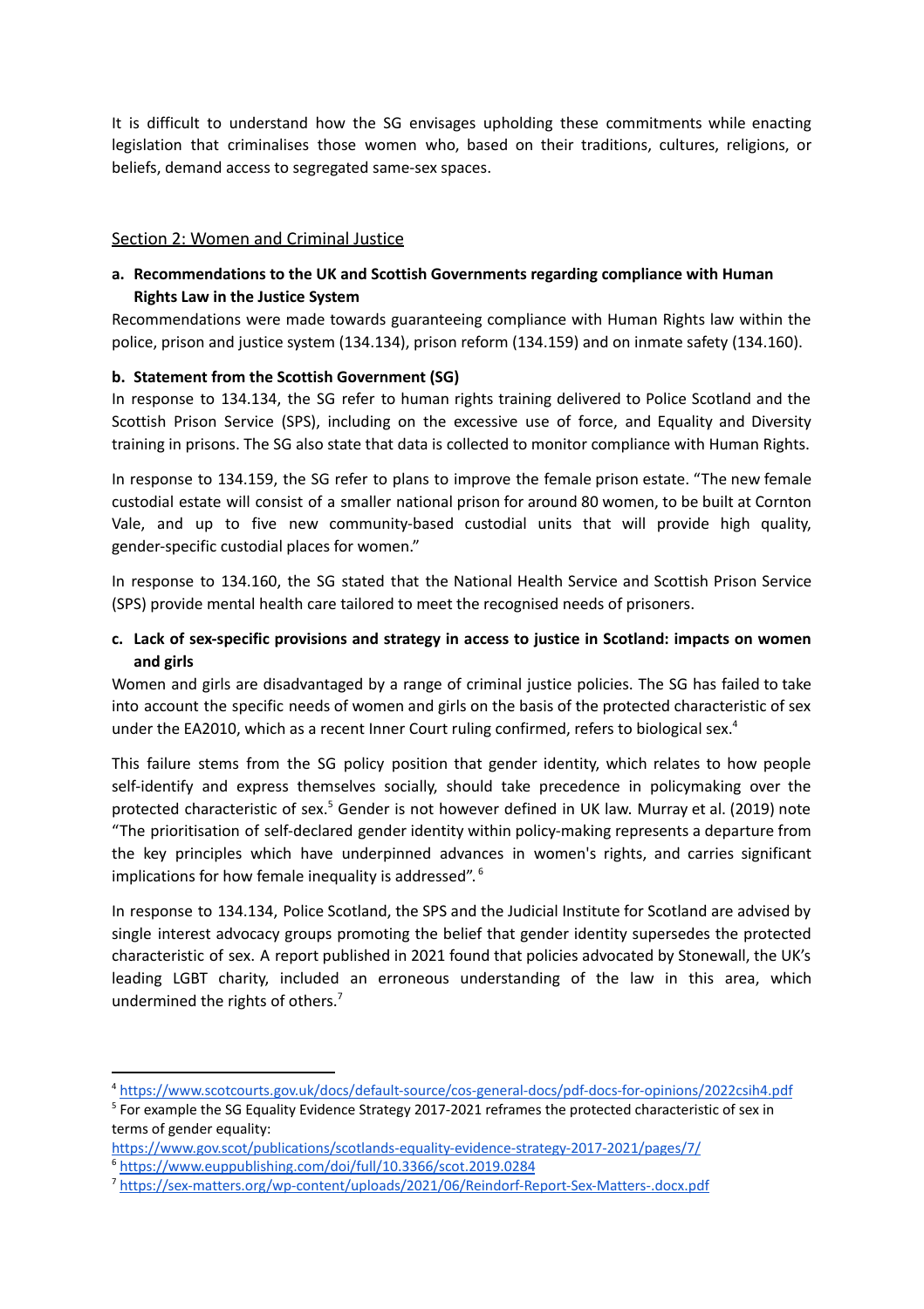Police Scotland policy<sup>8</sup> allows for a male accused of rape or attempted rape to self-identify as a woman for data recording purposes (this applies to all recorded offences). Given that the vast majority of sexual offences are committed by males, a very small number of misclassified cases has the potential to skew the data.<sup>9</sup> Evidence submitted to the Scottish Parliament shows that such policies have the potential to deter rape victims, who already face barriers to obtain justice, from seeking prosecution of the perpetrators.<sup>10</sup>

Scotland's Equal Treatment Bench Book for the judiciary states "language used to or about LGBT people should reflect how they themselves wish to be addressed or referred to", including pronouns.<sup>11</sup> The impact on female victims, who may be required to refer to a male aggressor in female terms, is not considered. We note that similar guidance is published in England and Wales,<sup>12</sup> where a judge denied compensation to a female victim of male assault, in part due to her failure to refer to the perpetrator as *she*. 13

In 2014 the Scottish Prison Services (SPS) published its Gender Identity and Gender Reassignment Policy,<sup>14</sup> which allows for prisoners to be housed and searched on the basis of self-defined gender identity. The policy was initially drafted by the Director of a transgender rights advocacy group.<sup>15</sup> Subsequent decision-making focused exclusively on the interests of transgender prisoners. The Equality Impact Assessment, intended to consider how a policy might affect the nine protected characteristics in the EA2010, failed to recognise that the policy would affect female prisoners and prison officers.<sup>16</sup> Subsequent research has shown how the policy has adversely affected female prisoners, whose concerns include the placement of biological males with full male genitalia in the female estate, housing biological males with female victims of child abuse, and female vulnerability.<sup>17</sup> We also note that the policy does not meet rule 18.8(b) of the European Prison Rules<sup>18</sup> and Rule 11(a) of the United Nations Standard Minimum Rules for the Treatment of Prisoners<sup>19</sup>, which state that male prisoners should be accommodated separately from female prisoners.

8

9

11 [https://www.parliament.scot/chamber-and-committees/committees/current-and-previous-committees/sessio](https://www.parliament.scot/chamber-and-committees/committees/current-and-previous-committees/session-6-citizen-participation-and-public-petitions-committee/correspondence/2021/pe1876_q--lesley-warrender-submission-of-27-october-2021) [n-6-citizen-participation-and-public-petitions-committee/correspondence/2021/pe1876\\_q--lesley-warrender-s](https://www.parliament.scot/chamber-and-committees/committees/current-and-previous-committees/session-6-citizen-participation-and-public-petitions-committee/correspondence/2021/pe1876_q--lesley-warrender-submission-of-27-october-2021) [ubmission-of-27-october-2021](https://www.parliament.scot/chamber-and-committees/committees/current-and-previous-committees/session-6-citizen-participation-and-public-petitions-committee/correspondence/2021/pe1876_q--lesley-warrender-submission-of-27-october-2021)

[https://murrayblackburnmackenzie.org/2022/01/08/police-scotland-policy-on-recording-rape-how-did-it-evolv](https://murrayblackburnmackenzie.org/2022/01/08/police-scotland-policy-on-recording-rape-how-did-it-evolve-and-where-does-responsibility-lie/) [e-and-where-does-responsibility-lie/](https://murrayblackburnmackenzie.org/2022/01/08/police-scotland-policy-on-recording-rape-how-did-it-evolve-and-where-does-responsibility-lie/)

[https://www.parliament.scot/chamber-and-committees/committees/current-and-previous-committees/sessio](https://www.parliament.scot/chamber-and-committees/committees/current-and-previous-committees/session-6-citizen-participation-and-public-petitions-committee/correspondence/2021/pe1876_h-professor-alice-sullivan-submission-of-27-august-2021) [n-6-citizen-participation-and-public-petitions-committee/correspondence/2021/pe1876\\_h-professor-alice-sulli](https://www.parliament.scot/chamber-and-committees/committees/current-and-previous-committees/session-6-citizen-participation-and-public-petitions-committee/correspondence/2021/pe1876_h-professor-alice-sullivan-submission-of-27-august-2021) [van-submission-of-27-august-2021](https://www.parliament.scot/chamber-and-committees/committees/current-and-previous-committees/session-6-citizen-participation-and-public-petitions-committee/correspondence/2021/pe1876_h-professor-alice-sullivan-submission-of-27-august-2021)

<sup>10</sup>

[https://www.judiciary.scot/docs/librariesprovider3/judiciarydocuments/judicial-institute-publications/equal-tr](https://www.judiciary.scot/docs/librariesprovider3/judiciarydocuments/judicial-institute-publications/equal-treatment-bench-book.pdf) [eatment-bench-book.pdf](https://www.judiciary.scot/docs/librariesprovider3/judiciarydocuments/judicial-institute-publications/equal-treatment-bench-book.pdf)

<sup>13</sup> <sup>12</sup> <https://www.thetimes.co.uk/article/call-defendants-by-gender-they-want-judges-told-cfxmf0wzb>

[https://www.standard.co.uk/news/crime/transgender-activist-tara-wolf-fined-ps150-for-assaulting-exclusionar](https://www.standard.co.uk/news/crime/transgender-activist-tara-wolf-fined-ps150-for-assaulting-exclusionary-radical-feminist-in-hyde-park-a3813856.html) [y-radical-feminist-in-hyde-park-a3813856.html](https://www.standard.co.uk/news/crime/transgender-activist-tara-wolf-fined-ps150-for-assaulting-exclusionary-radical-feminist-in-hyde-park-a3813856.html)

<sup>14</sup> <https://www.sps.gov.uk/Corporate/Publications/Publication-2561.aspx>

<sup>&</sup>lt;sup>15</sup> Cowan, S, Giles, HJ, Hewer, R, Kaufmann, B, Kenny, M, Morris, S & Nicoll Baines, K 2020, 'Sex and gender equality law and policy: A response to Murray, Hunter Blackburn and MacKenzie', Scottish Affairs. Early version, also known as pre-print, last accessed on University of Edinburgh site.

<sup>16</sup> <https://www.research.ed.ac.uk/files/109539755/MurrayBlackburnSA2019LosingSightOfWomenRights.pdf>

<sup>17</sup> <https://academic.oup.com/bjc/advance-article/doi/10.1093/bjc/azab091/6370239>

<sup>18</sup> <https://rm.coe.int/european-prison-rules-978-92-871-5982-3/16806ab9ae>

<sup>19</sup> [https://www.unodc.org/documents/justice-and-prison-reform/Nelson\\_Mandela\\_Rules-E-ebook.pdf](https://www.unodc.org/documents/justice-and-prison-reform/Nelson_Mandela_Rules-E-ebook.pdf)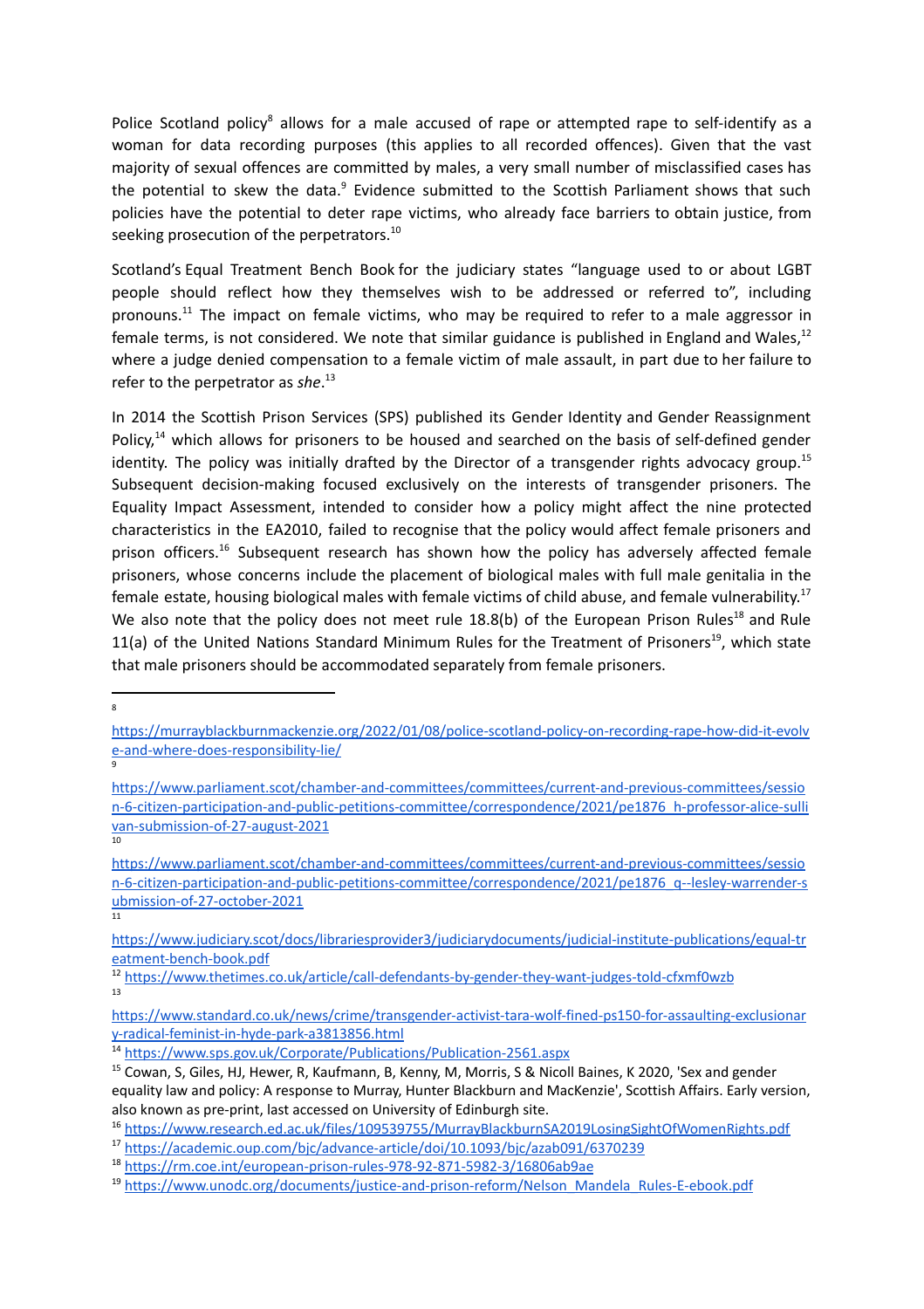In response to 134.159, on the prison estate, the European Committee for the Prevention of Torture and Inhuman or Degrading Treatment or Punishment (CPT) has raised significant concerns about overcrowding in Scottish prisons. According to the World Prison Brief (2021), Scotland has the highest imprisonment rate in Western Europe, at 138 per 100,000 population. A 2021 report by HM Inspectorate for Prisons in Scotland stated that work on the development of a new female custodial estate was ongoing. 20

In response to 134-160 on reducing self-harm in prison, in 2019 the CPT raised serious concerns about the wellbeing of women with mental ill health in HMP YOI Cornton Vale, particularly those held in isolation.<sup>21</sup> A detailed review by the Mental Welfare Commission for Scotland in 2021 echoed these concerns and highlighted additional issues, including access to mental health support in prison.<sup>22</sup> The placement of male prisoners in the female prison estate, as noted above, carries further mental health risks for female prisoners, who are often victims of male violence and coercion. 23

It is our view that the SG has failed to implement the measures promised in the last UN Periodic Report, and systematically fails to uphold the protected characteristic of sex according to the EA2010. Replacing "sex" with "gender identity" in training and policy-making directly impacts women's and girls' access to justice and to single-sex spaces and services.

#### Addendum: On Language

As noted above, the SG's use of language in relation to the protected characteristic of *sex*, the legally undefined concept of *gender identity*, and the protected characteristic of *gender reassignment*, is frequently ambiguous and operates to the detriment of women's and girls' rights. We are concerned furthermore at the SG's frequent use of neutral language such as *people* when sex-specific language would give a more accurate picture.

Examples:

SG's response to 134.164 mentions supplying access to menstrual products "for all of Scotland's 400,000 school pupils and students" without specifying whether this means 400,000 female students or that access is being provided for 400,000 students, only half of whom will actually need menstrual products.

SG's response to 134.187 does not acknowledge the role of sex in domestic violence, despite evidence that most domestic violence is perpetrated by men against women.<sup>24</sup>

SG's response to 134.200 on child exploitation and abuse does not mention girls' particular vulnerability to such exploitation, and that to 134.214 on integration policies for migrants and refugees does not mention the specific needs of migrant women. Straightforward language is necessary for refugee and migrant women to be included, for example in healthcare.

<sup>20</sup>

[https://www.prisonsinspectoratescotland.gov.uk/sites/default/files/publication\\_files/HM%20Chief%20Inspect](https://www.prisonsinspectoratescotland.gov.uk/sites/default/files/publication_files/HM%20Chief%20Inspectors%20Annual%20Report%202021-22%20r.pdf) [ors%20Annual%20Report%202021-22%20r.pdf](https://www.prisonsinspectoratescotland.gov.uk/sites/default/files/publication_files/HM%20Chief%20Inspectors%20Annual%20Report%202021-22%20r.pdf)

<sup>22</sup> <sup>21</sup> <https://rm.coe.int/1680982a3e>

[https://www.mwcscot.org.uk/sites/default/files/2021-07/ConcernsAboutTheCareOfWomenWithMentalIllHealt](https://www.mwcscot.org.uk/sites/default/files/2021-07/ConcernsAboutTheCareOfWomenWithMentalIllHealthInPrisonInScotland_July2021.pdf) [hInPrisonInScotland\\_July2021.pdf](https://www.mwcscot.org.uk/sites/default/files/2021-07/ConcernsAboutTheCareOfWomenWithMentalIllHealthInPrisonInScotland_July2021.pdf)

<sup>&</sup>lt;sup>23</sup> <http://www.prisonreformtrust.org.uk/presspolicy/news/vw/1/itemID/494>

<sup>24</sup> <https://www.gov.scot/publications/domestic-abuse-recorded-police-scotland-2020-21/pages/2/>